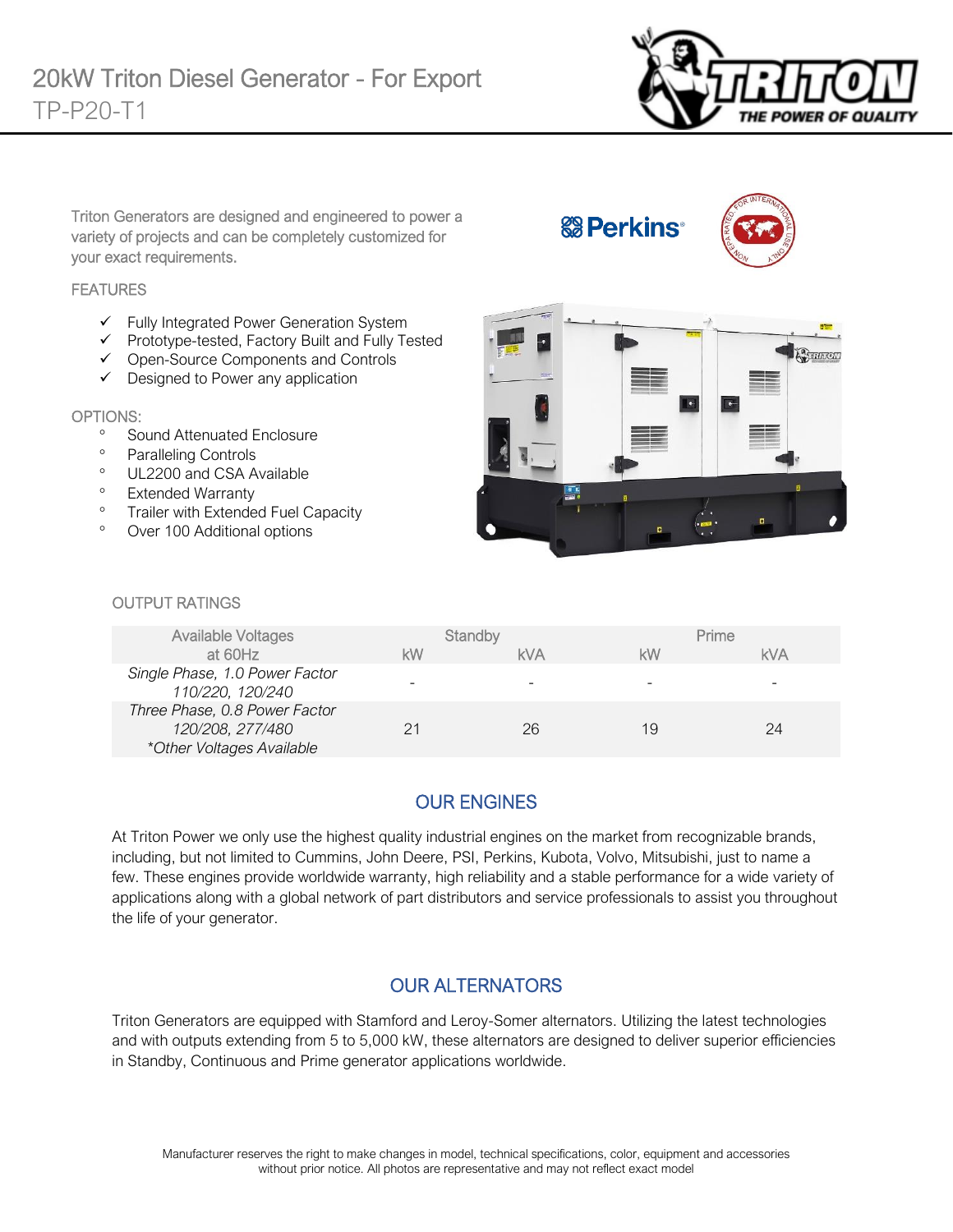

### ENGINE INFORMATION

| Engine Make                       | Perkins             |
|-----------------------------------|---------------------|
| Model                             | 404D-22G            |
| <b>Tier Rating</b>                | Non Rated           |
| Engine Speed (RPM)                | 1800                |
| Engine Power Output at rated RPM  | 24.3 kWm / 32.6 HP  |
| Cooling                           | <b>Water Cooled</b> |
| Aspiration                        | Natural             |
| <b>Total Displacement (Liter)</b> | 2.216               |
| No. of Cylinders and Build        | 4, in line          |
| <b>Bore and Stroke</b>            | 84 x 100            |
| <b>Compression Ratio</b>          | 23.3:1              |
| Governor                          | Mechanical          |
| Fuel Consumption (L/hr)           |                     |
| <b>Full Load</b>                  | 6.2                 |
| 75% Load                          | 4.8                 |
| 50% Load                          | 3.5                 |
| Oil Capacity (Liter)              | 10.6                |
| Coolant Capacity (Liter)          |                     |

# ALTERNATOR INFORMATION

| Manufacturer                          | Leroy Somer or Stamford                                  |
|---------------------------------------|----------------------------------------------------------|
| Design                                | Brushless single bearing, revolving field                |
| Stator                                | $2/3$ pitch                                              |
| Rotor                                 | Single bearing, flexible disc                            |
| <b>Insulation System</b>              | Class H                                                  |
| <b>Standard Temperature Rise</b>      | 125 -163°C Continuous                                    |
| Exciter Type                          | <b>Self Excited</b>                                      |
| <b>Phase Rotation</b>                 | A(U), B(V), C(W)                                         |
| <b>Alternator Cooling</b>             | Direct drive centrifugal blower fan                      |
| AC Waveform Total Harmonic Distortion | No load < 1.5%. Non distorting balanced linear load < 5% |
| Telephone Influence Factor (TIF)      | <50 per NEMA MG1-22.43                                   |
| Telephone Harmonic Factor (THF)       | $<$ 2%                                                   |
|                                       |                                                          |

# DEEP SEA DIGITAL CONTROLLER

- Adaptable for a wide variety of single gen-set applications, supporting diesel, gas and petrol engines.
- Monitors engine speed, oil pressure, coolant temperature, frequency, voltage, current, power and fuel level, giving you comprehensive engine and alternator protection.
- <sup>o</sup> Easy USB configuration via the DSE PC Suite or directly through the controller's panel.
- <sup>o</sup> Standard units include models DSE4520 or DSE4510. Additional models for AutoStart (DSE73XX and DSE74XX Series) and Synchronization (DSE86XX Series) available upon request on customized equipment.

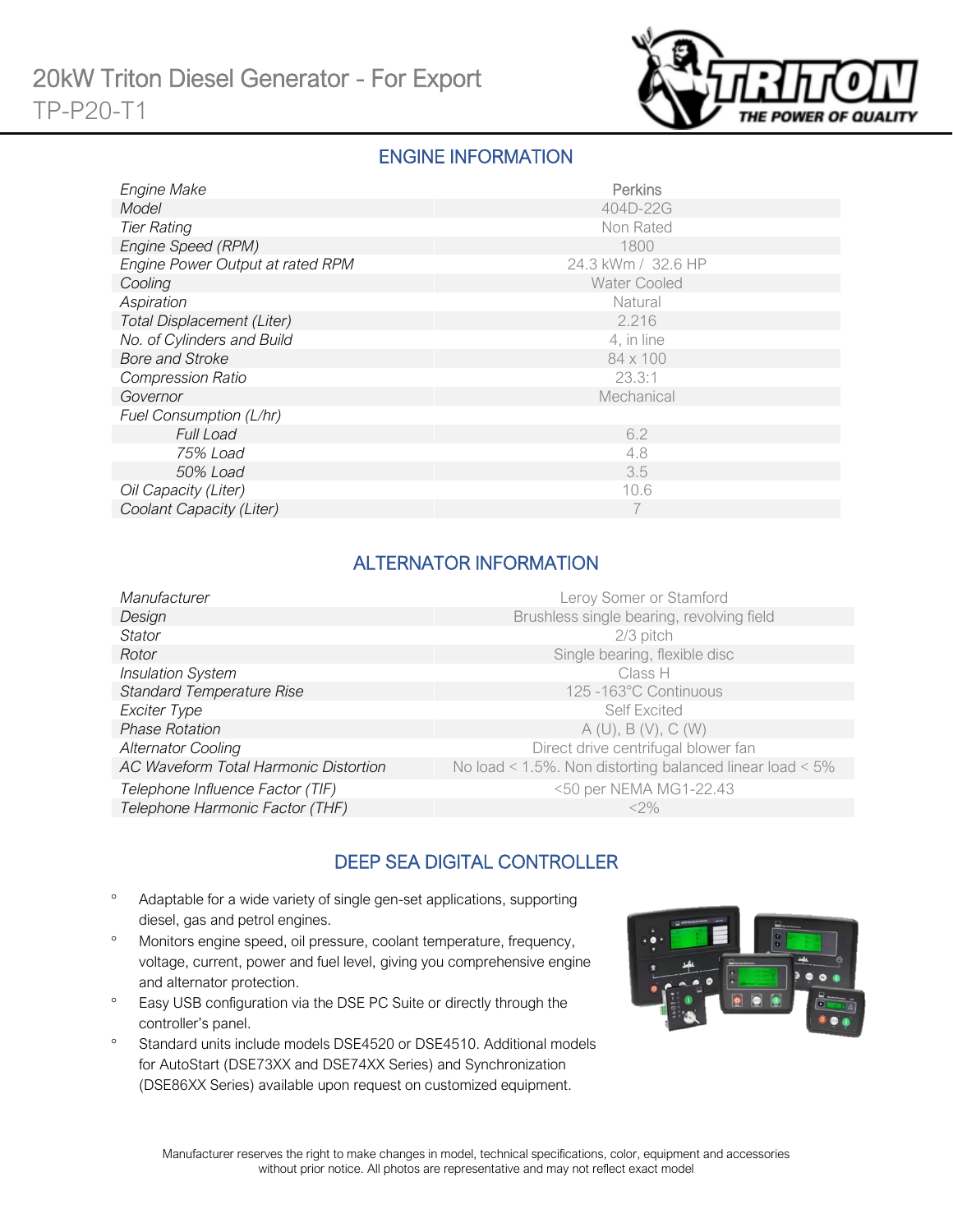

# STANDARD ITEMS

Engine System:

Ī

- o Oil Drain Extension
- o Air Cleaner
- o Critical Exhaust Silencer (Enclosed Versions)
- o Expanded Metal Safety Guards
- Fuel System
	- o Primary Fuel Filter
	- o Fuel Lock-off
		- o Flexible Fuel Lines
	- Cooling System
		- o Factory Installed Radiator
		- o 50/50 Ethylene glycol antifreeze
		- o Radiator Drain Extension
- Electrical System
	- o Unit Mounted Mainline Circuit Breaker
	- o Battery Charging Alternator
	- o Battery Tray and Cables
	- o Emergency Stop Switch
- ✓ Generator Set
	- o Mounted on Heavy Duty Steel Base Frame
	- o Anti-Vibration Pads between Engine/Alternator and Frame
	- o Full Factory Load Bank Testing
	- o Sub-Base Lifting Points
- ✓ Alternator
	- o Single and Three Phase
	- o 12 Lead Stamford or Leroy-Somer
- $\checkmark$  Enclosure (if selected)
	- o Heavy Duty Steel Enclosure (Aluminum Options)
	- o Powder Coated Finish
	- o Easy Access to All Service Points
	- o Fully Sound Attenuated
	- o Advanced Water and Dust Proofing
	- o Easy to Transport
	- o Includes 8-hour single wall fuel tank

# OPTIONAL ITEMS

- Engine System:
	- o Upgraded Exhaust Silencers (Hospital, Residential, Critical)
	- o Heavy Duty Air filters
	- o Oil Heater
	- o Block Heater (Circulating, up to 5000 Watt)
- Fuel System
	- o Multi-Valve Fuel Connections
	- o Fuel Cooler
- Electrical System
	- o Battery Charger (Standard and Float Type)
	- o Additional Circuit Breakers
	- o Shunt Trips
	- o Electrically Controlled Breakers
	- o Medium Voltage Alternators
	- o Paralleling Systems
	- o Electrical Connections (Cam-Locks, Refer Plugs, Distro Panel, and more)
- Cooling System
	- o Upgraded Radiator Systems
	- o Marine Grade Radiator
	- Generator Set
		- o Seismic Isolators
		- o Remote Mounted Control System
- **Enclosure** 
	- o Aluminum Enclosure
	- o Ultra-Quiet Enclosure
	- o 20 and 40' Container Packages
	- o Custom Paint Colors
- Alternator
	- o 600 Voltage
	- o Medium Voltage (1000 to 13,200 voltage)
	- o Two Bearing
- Additional Options
	- o Please inquire, Triton can assist in engineering nearly any option